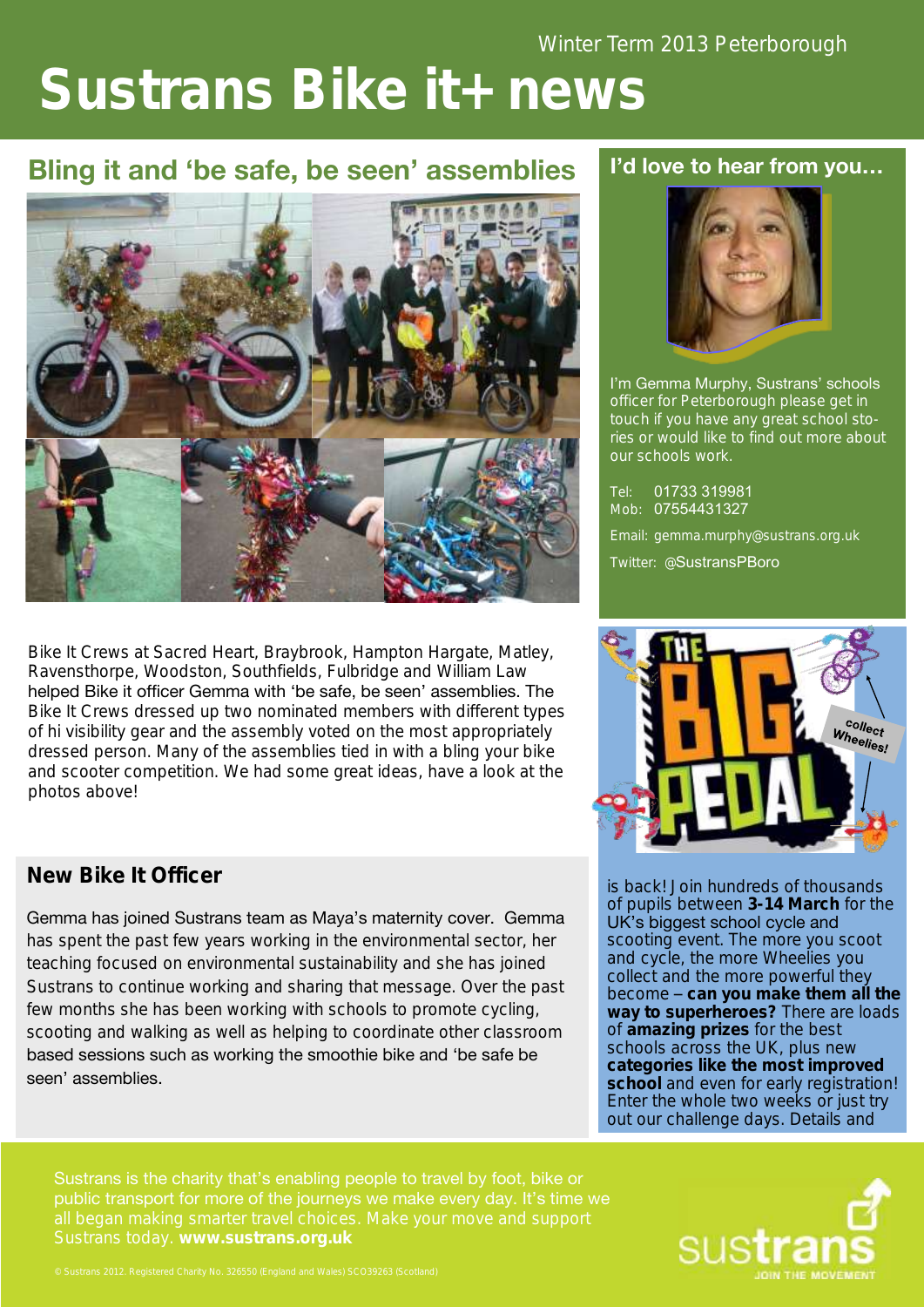# **Heard this term…**

**"Bike-it is amazing as it is real people engaging the children in the positive aspects of biking, sustainable transport and physical exercise. The Bike-it crew thrive on their responsibility and their excitement feeds down to their peers. Congratulations Sustrans on delivering such an excellent programme for engaging school children."** 

**Bike it Champion, St Thomas More**

#### **"The smoothie bike was the best"**

**Children at St Thomas More during Farm House Breakfast Week**

**"Sustainable travel has become a big part of our school life now and the children are enthusiastically supporting this."** 

**Bike it Champion, Hampton Hargate**

#### **Walking Bus at St Botolphs C of E Primary School**



St Botolphs Primary School has been running a successful Walking Bus. They now have nearly 30 children as well as parents with a few younger brothers and sisters joining in with the fun! The Walking Bus is part of the schools

commitment to promote sustainable travel to school. The Walking Bus departs from Orton Mere at 8.30 am on Wednesday. The School Champion and Bike it Crew have requested an exciting send off for the last Walking Bus of the year by having a smoothie bike breakfast as a reward for all that have taken part.





#### **…and across the UK**

As 2013 draws to a close, Sustrans currently has over **130 officers** working with over **2,200 schools, colleges and universities** across the UK to encourage walking, cycling and scooting – up from 1,600 last year.

In England, Wales and Northern Ireland, their work has led to a **doubling of regular cycling** in the first year of engagement, from an average of **8.4% to 16.6%**. In our teacher survey, 88% said they had seen cycling numbers increase.

Of course **reduction in regular car-use** is another key indicator – and this has dropped from **47.7% to 43%**. Again, feedback from schools showed that 67% believed that fewer children were driven to school.

Meanwhile in Scotland, Sustrans' I-Bike project saw **regular cycling increase** from **11.5% to 17.3%** and **regular car-use drop** from **49.3% to 45.4%**.

Our **School Mark** accreditation scheme to acknowledge excellence in sustainable travel continues to be popular. At last count, 571 had achieved Bronze, 42 Silver and 9 Gold, with a further 311 working towards their Bronze level—good luck!

**Did you know?** The CMO [report](http://www.bhfactive.org.uk/news-item/214/index.html) estimates the cost of a range of preventable health and social outcomes faced by young people is £4 trillion over 20 years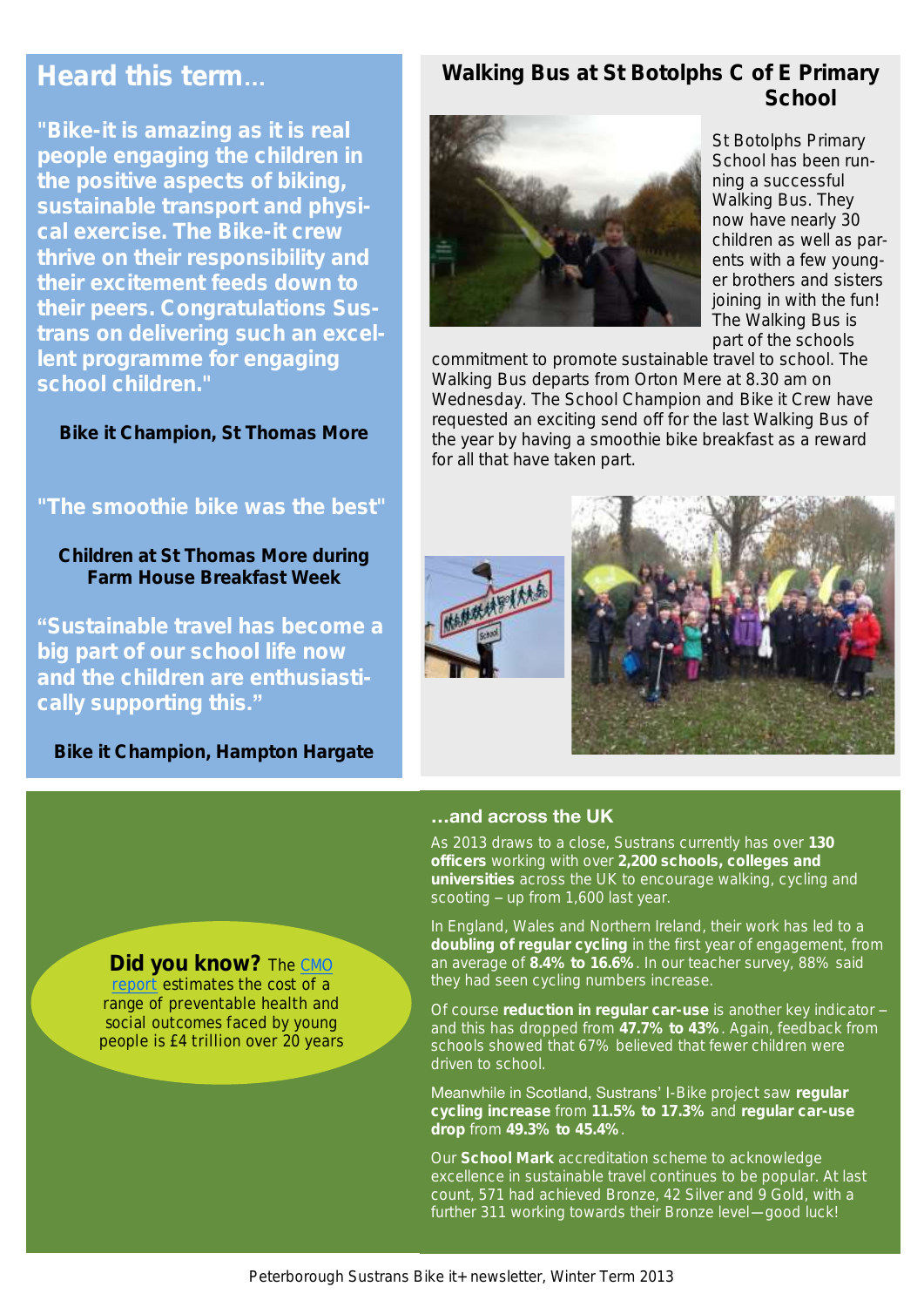#### **Smoothie Bike!**

Smoothie bike has been very popular this term. It has been at Hampton Hargate Primary during their Power Down week and at St Thomas More and Woodston this January during Farm House Breakfast week. Smoothie bike is a great way to create some fabulous smoothie flavours with the added bonus that they are made using Pedal Power!



#### **Sustrans Stall at the Voyager Academy; Winter Freeze!**

Bike It officer, Gemma ran a stall at Voyager to promote being safe as a cyclist and to find out the ways in which students at Voyager Academy travel into school.



#### **Bike it Crew badges!**

**BIC, Martyna Yr 5 at Woodston Primary, had her badge chosen as the schools bike it crew badge. Lots of bike it crews are designing their own crew badges. For templates contact Gemma your Bike It+ officer.** 



#### **Hype that site – madegood.org**

Does what it says in the URL! A natty little bike site, with some clear, simple videos on bike maintenance, plus routes to ride and bike news. The videos could definitely be useful in schools to revise skills or to follow in bike clubs.

#### **Bike themed Christmas Cards!**

Welbourne Primary School had a go at designing and making their own bike themed Christmas cards. These were really easy to make and the Bike it Crew got messy with glitter and arts and crafts. If you are interested in doing something similar but on a different theme. Please feel free to contact your Bike It Officer, Gemma.



## **Top tips for the spring term**

- End the term with a bang and take part in the Big Pedal! Two weeks, loads of prizes, hundreds of thousands of pupils and a million bike and scooter journeys **www.bigpedal.org.uk**
- Do our NEW **Big Street Survey** lesson plans. With added elements like **Street Trumps**, this fun, inspiring session allows pupils to discover the area around their school and produce a manifesto for change for national and local decision-makers **www.sustrans.org.uk/bigstreetsurvey**
- There are plenty of **themed weeks, dates or events** to celebrate walking, cycling or scooting in various ways, eg Love Your Bike on Valentines Day, stay bright at Chinese New Year, get mum walking or cycling on Mothers Day...

#### **Get these resources…**

In 2014, the Tour de France heads to Yorkshire for le Grand Départ, so **download our Yorkshire Tour de France pack**. Bright, bold and inspiring, this is first education pack to accompany the Tour de France and ties into **Key Stages Two and Three**, with lesson plans and resources for 11 subjects. **[www.sustrans.org.uk/tdfschools](http://www.sustrans.org.uk/biketoschoolweek)**